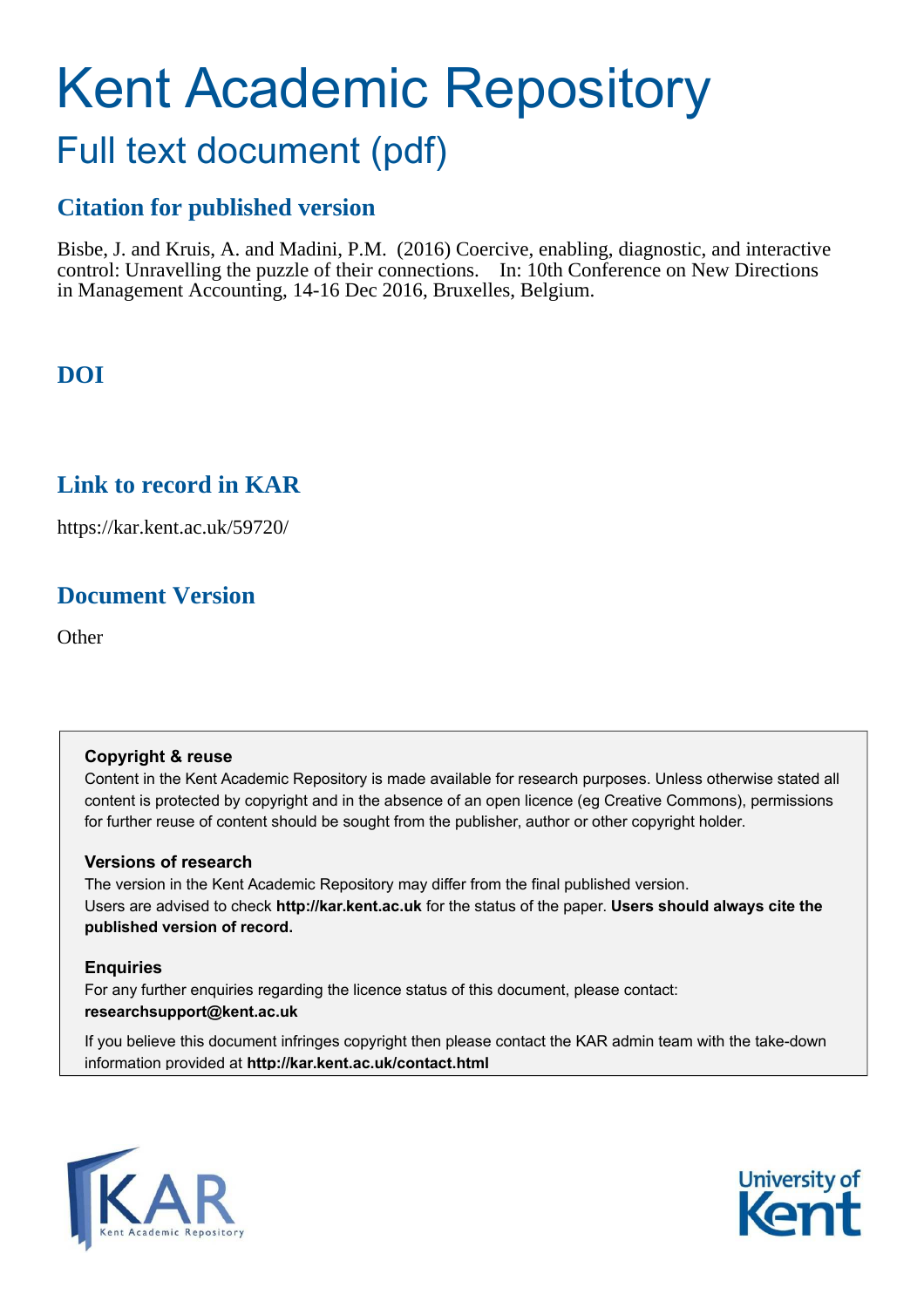## **Conference on New Directions in Management Accounting 2016**

**Parallel sessions program**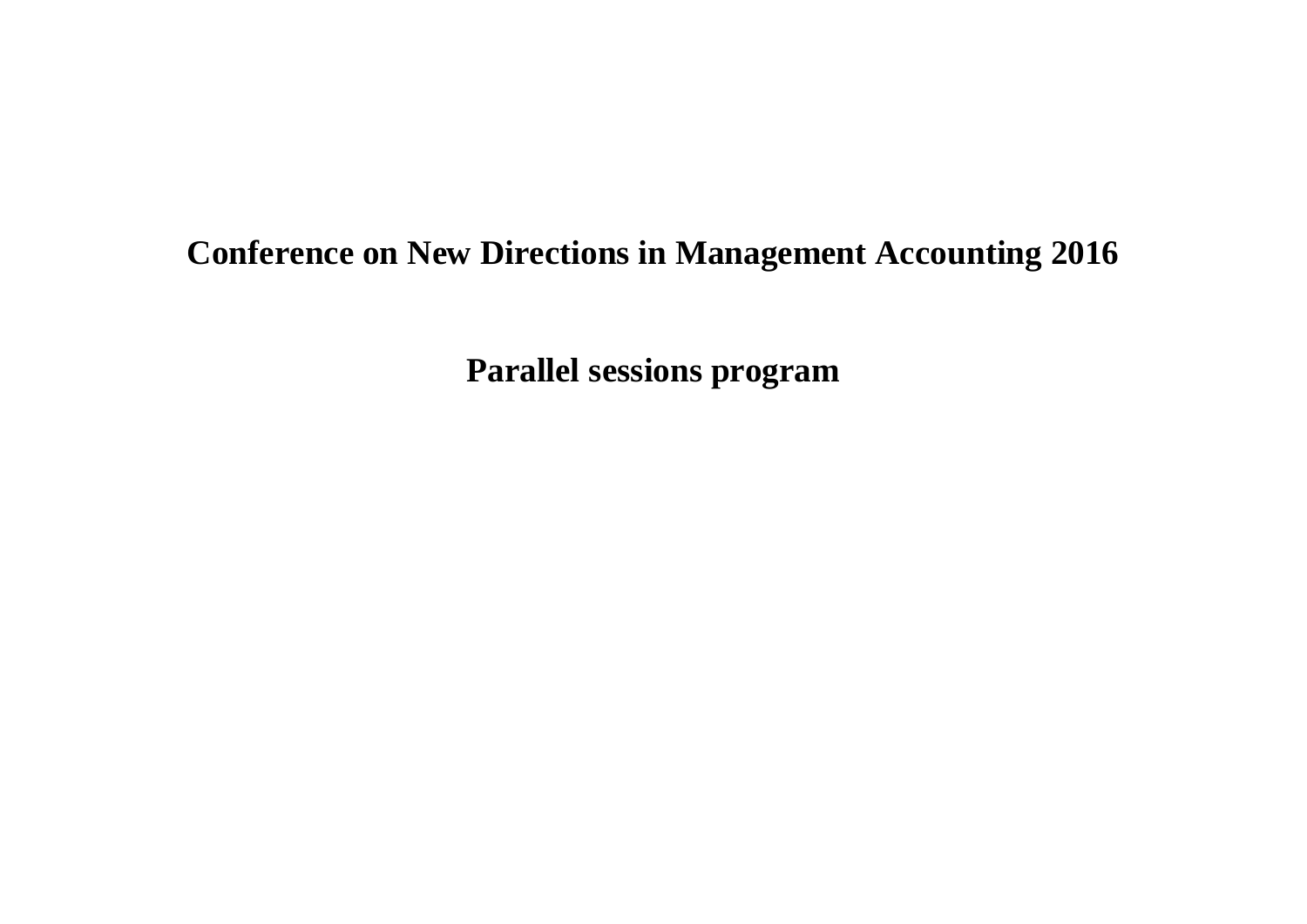# **Wednesday 14 December**

| Room         | <b>Excelsior</b>                                                                                                                                                                                                                                                                                                                                  | Ambassadeur                                                                                                                                                                                                                                                                                                   | <b>Alban Chambon</b>                                                                                                                                                                                                                                                      | <b>Bourgmestre</b>                                                                                                                                                                                                                                                                                                                                                     |
|--------------|---------------------------------------------------------------------------------------------------------------------------------------------------------------------------------------------------------------------------------------------------------------------------------------------------------------------------------------------------|---------------------------------------------------------------------------------------------------------------------------------------------------------------------------------------------------------------------------------------------------------------------------------------------------------------|---------------------------------------------------------------------------------------------------------------------------------------------------------------------------------------------------------------------------------------------------------------------------|------------------------------------------------------------------------------------------------------------------------------------------------------------------------------------------------------------------------------------------------------------------------------------------------------------------------------------------------------------------------|
| 14.30-16.00  | <b>Budget revisions</b>                                                                                                                                                                                                                                                                                                                           | <b>Organizational culture</b>                                                                                                                                                                                                                                                                                 | <b>Public sector and social</b><br>issues                                                                                                                                                                                                                                 | <b>Experience and repeated</b><br>interaction                                                                                                                                                                                                                                                                                                                          |
| <b>Chair</b> | <b>Karen Sedatole</b>                                                                                                                                                                                                                                                                                                                             | <b>Albrecht Becker</b>                                                                                                                                                                                                                                                                                        | <b>Sven Modell</b>                                                                                                                                                                                                                                                        | <b>Peter Kroos</b>                                                                                                                                                                                                                                                                                                                                                     |
|              | Martin Artz & Markus Arnold:<br>The use of a single budget or<br>separate budgets for planning and<br>performance evaluation<br>Discussant: Lorenzo Patelli<br>Frank Moers & Isabella Grabner:<br><b>Determinants and consequences</b><br>of budget reallocations: Evidence<br>from the consumer goods industry<br><b>Discussant: Jan Bouwens</b> | Tommaso Palermo, Michael Power<br>& Simon Ashby:<br><b>Accounting for risk culture</b><br>Discussant: Wai Fong Chua<br>Terhi Chakhovich:<br>Values and targets in relation to<br>"the self" in management control:<br>The case of a CEO and a company<br>fighting for survival<br>Discussant: Hiroyuki Suzuki | Jaromir Junne:<br>The mediating role of accounting<br>in personalised public services<br>Discussant: Martin Carlsson-<br>Wall<br>Cristiana Parisi:<br>Social return on investment and<br>the controversies of social impact<br>assessment<br><b>Discussant: Matt Hall</b> | Nathalie Beckers, Eddy Cardinaels,<br>Bart Dierynck & Huaxiang Yin:<br>How managers' on-the-job<br>experience affects compensation<br>design<br><b>Discussant: Dennis</b><br>Fehrenbacher<br>Stijn Masschelein, Vincent K.<br>Chong, Chanel Y. Loy & David R.<br>Woodliff: Repeated interactions in<br>transfer pricing negotiations<br>Discussant: Christoph Feichter |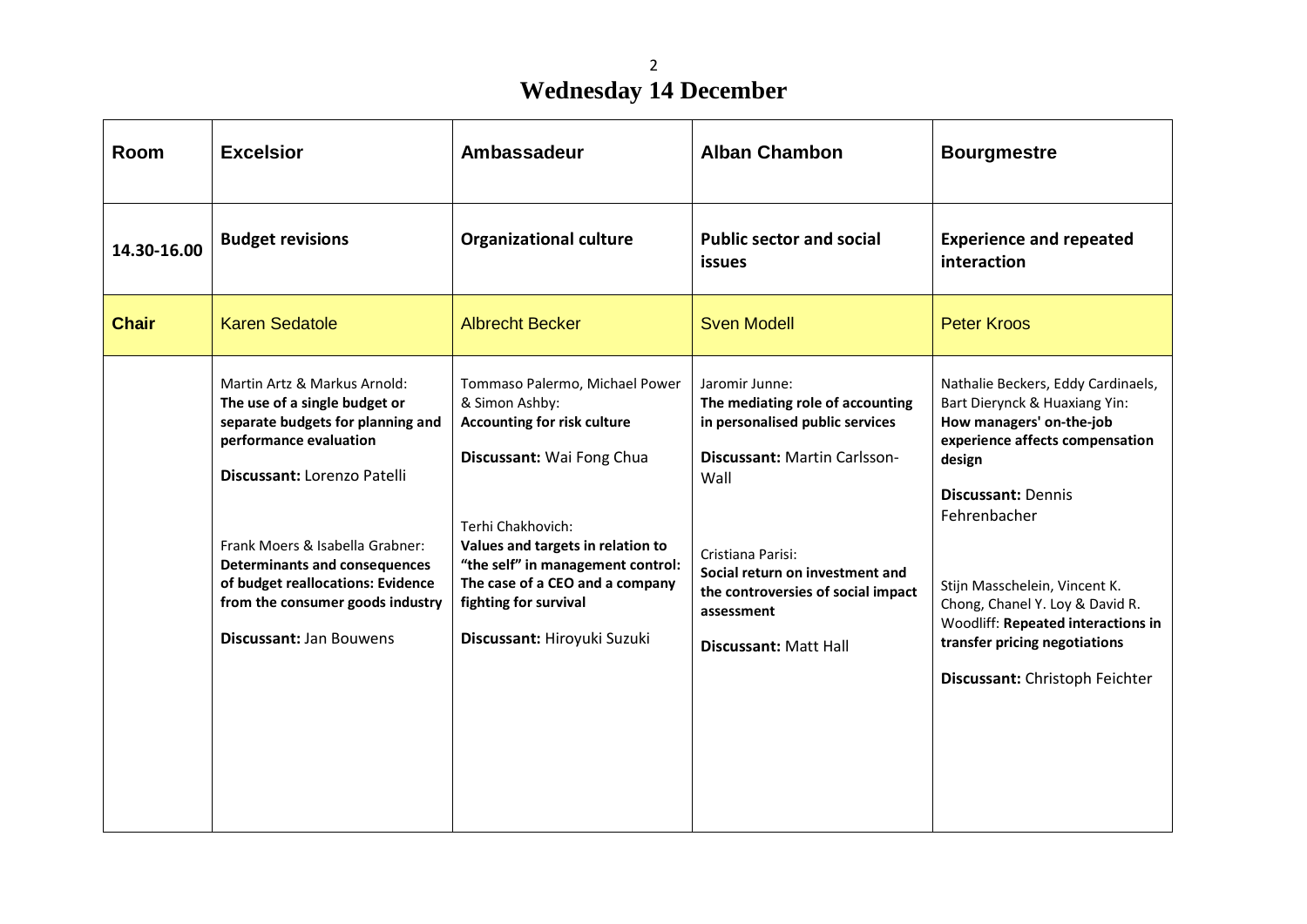| Room         | <b>Excelsior</b>                                                                                                                                                                                                                                                                                                                                     | Ambassadeur                                                                                                                                                                                                                                                                                                                                                                                                                            | <b>Alban Chambon</b>                                                                                                                                                       | <b>Bourgmestre</b>                                                                                                                                                                                                                                                                                                                                |
|--------------|------------------------------------------------------------------------------------------------------------------------------------------------------------------------------------------------------------------------------------------------------------------------------------------------------------------------------------------------------|----------------------------------------------------------------------------------------------------------------------------------------------------------------------------------------------------------------------------------------------------------------------------------------------------------------------------------------------------------------------------------------------------------------------------------------|----------------------------------------------------------------------------------------------------------------------------------------------------------------------------|---------------------------------------------------------------------------------------------------------------------------------------------------------------------------------------------------------------------------------------------------------------------------------------------------------------------------------------------------|
| 16.30-18.00  | <b>Culture around the world</b>                                                                                                                                                                                                                                                                                                                      | Social context of<br>performance measurement                                                                                                                                                                                                                                                                                                                                                                                           | <b>Communicating and sharing</b><br>information                                                                                                                            | <b>Accountability</b>                                                                                                                                                                                                                                                                                                                             |
| <b>Chair</b> | <b>Chris Chapman</b>                                                                                                                                                                                                                                                                                                                                 | <b>Jan Mouritsen</b>                                                                                                                                                                                                                                                                                                                                                                                                                   | <b>Stephan Kramer</b>                                                                                                                                                      | <b>Eddy Cardinaels</b>                                                                                                                                                                                                                                                                                                                            |
|              | Teemu Malmi et al.:<br>The use of management controls in<br>different cultural regions: An<br>empirical study of Anglo-Saxon,<br><b>Germanic and Nordic practices</b><br>Discussant: Ricardo Malagueno<br>Masafumi Fujino, Norio Sawabe & Li<br>Yan:<br>Incomplete performance indicators<br>in the cultural context<br>Discussant: Sinikka Moilanen | Sven Modell:<br><b>Institutional performance: Towards</b><br>a social framing perspective on<br>performance measurement and<br>management<br><b>Discussant: Martin Messner</b><br>Samuel Sponem, Stéphanie<br>Chatelain-Ponroy, Stéphanie<br>Mignot-Gérard & Christine<br>Musselin:<br>Do performance measurement<br>systems erode collegiality?<br><b>Empirical evidence from French</b><br>universities<br>Discussant: Jaromir Junne | Ryan Hudgins, Clara Chen & William<br>F. Wright:<br>The effect of directional goals on<br>the perceived credibility of data<br>analytics<br><b>Discussant: Peter Kroos</b> | Dennis D. Fehrenbacher & Steven E.<br>Kaplan:<br>The influence of subordinate bonus<br>and supervisor accountability on<br>managerial attention and<br>judgment in performance<br>evaluation<br><b>Discussant: Bart Dierynck</b><br>Hiroyuki Suzuki:<br>Accountability and the problem of<br>self-interest<br><b>Discussant: Cristiana Parisi</b> |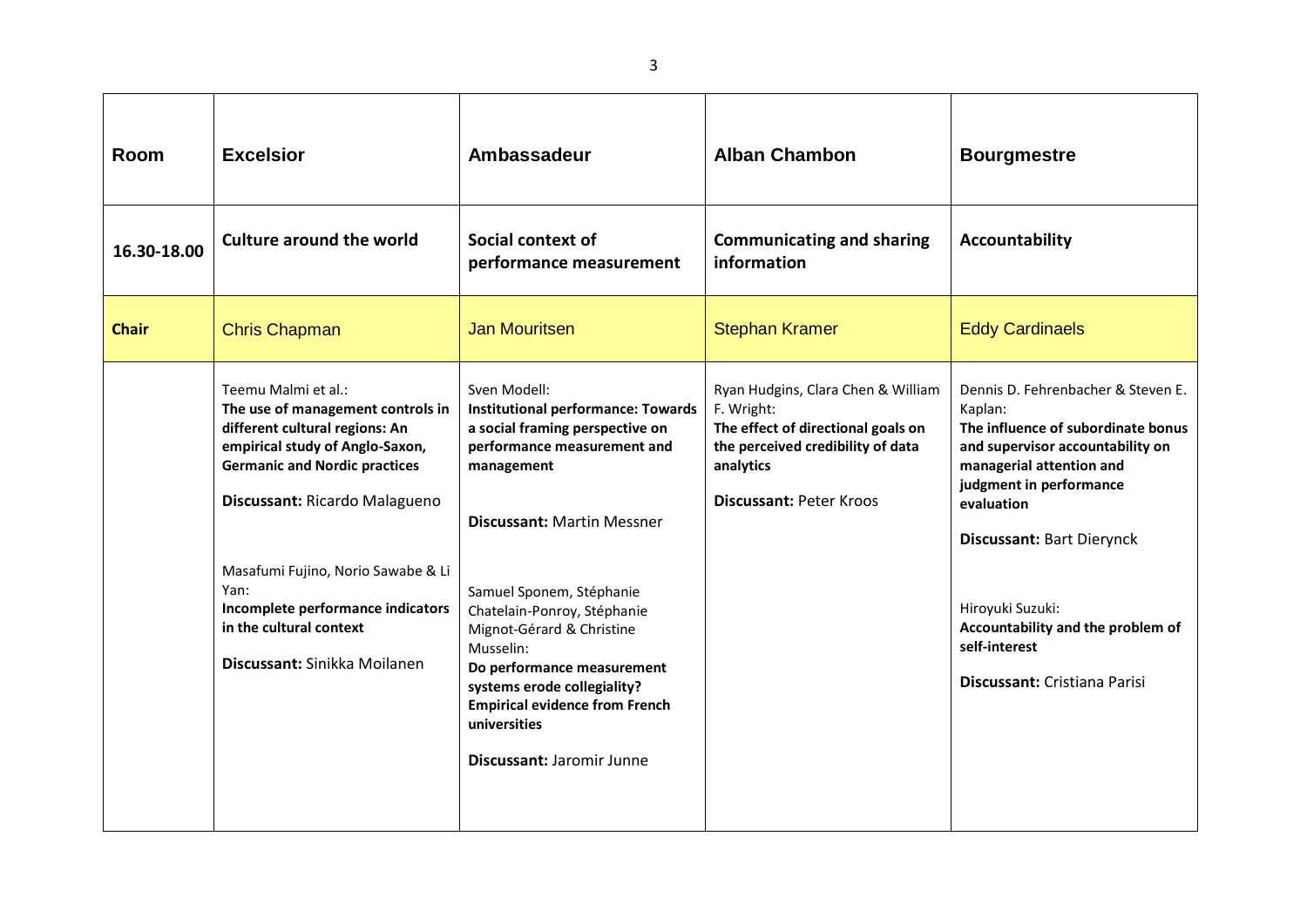#### 4 **Thursday 15 December**

| Room         | <b>Excelsior</b>                                                                                                                                                                                                              | Ambassadeur                                                                                                                                                                                                             | <b>Alban Chambon</b>                                                                                                                                                                                   | <b>Bourgmestre</b>                                                                                                                                                         |
|--------------|-------------------------------------------------------------------------------------------------------------------------------------------------------------------------------------------------------------------------------|-------------------------------------------------------------------------------------------------------------------------------------------------------------------------------------------------------------------------|--------------------------------------------------------------------------------------------------------------------------------------------------------------------------------------------------------|----------------------------------------------------------------------------------------------------------------------------------------------------------------------------|
| 10.30-12.00  | Interaction of controls I                                                                                                                                                                                                     | <b>Financial and value-based</b><br>management control                                                                                                                                                                  | <b>Risk management</b>                                                                                                                                                                                 | <b>Budget pressure and slack</b>                                                                                                                                           |
| <b>Chair</b> | Lorenzo Patelli                                                                                                                                                                                                               | <b>Matt Hall</b>                                                                                                                                                                                                        | <b>Sally Widener</b>                                                                                                                                                                                   | <b>Jan Bouwens</b>                                                                                                                                                         |
|              | Marcel Guenoun, Nicolas Berland<br>& Angele Renaud:<br><b>Exploring the linkages between</b><br>the management control systems<br>package elements: The case of a<br><b>French local authority</b><br>Discussant: Teemu Malmi | Jane Baxter, Martin Carlsson-Wall,<br>Wai Fong Chua & Kalle Kraus:<br>Accounting, financial managing and<br>attachments in affective nets: The<br>case of a Swedish football club<br>Discussant: Jan Mouritsen          | Jason Edward Crawford & Fredrik<br>Nilsson:<br><b>Risk management and</b><br>management control systems<br>integration in banks: The role of<br>regulation and strategy<br>Discussant: Tommaso Palermo | Klaus Derfuss:<br><b>Budget slack: Some meta-analytic</b><br>evidence on its relations with the<br>components of budgetary control<br>systems<br>Discussant: Sophie Hoozée |
|              | Evita Paraskevopoulou, Lluís<br>Santamaría & Bing Guo:<br>Disentangling the role of<br>management control systems for<br>innovation s attributes, outcomes<br>and context<br>Discussant: Clara Chen                           | Andrea Dello Sbarba, Riccardo<br>Giannetti & Alessandro Marelli:<br>Ownership, management control<br>diffusion and framing processes: A<br>multiple case study in private<br>equity firms<br>Discussant: Sandra Tillema | Thomas Keusch & Christopher D.<br>Ittner:<br>The implications of board risk<br>oversight for risk management and<br>firm risk-taking<br>Discussant: Josep Bisbe                                        | Jeremy Douthit & Ashley Sauciuc:<br><b>Budgetary pressure and</b><br>performance in unstable<br>production environments<br><b>Discussant: Martin Artz</b>                  |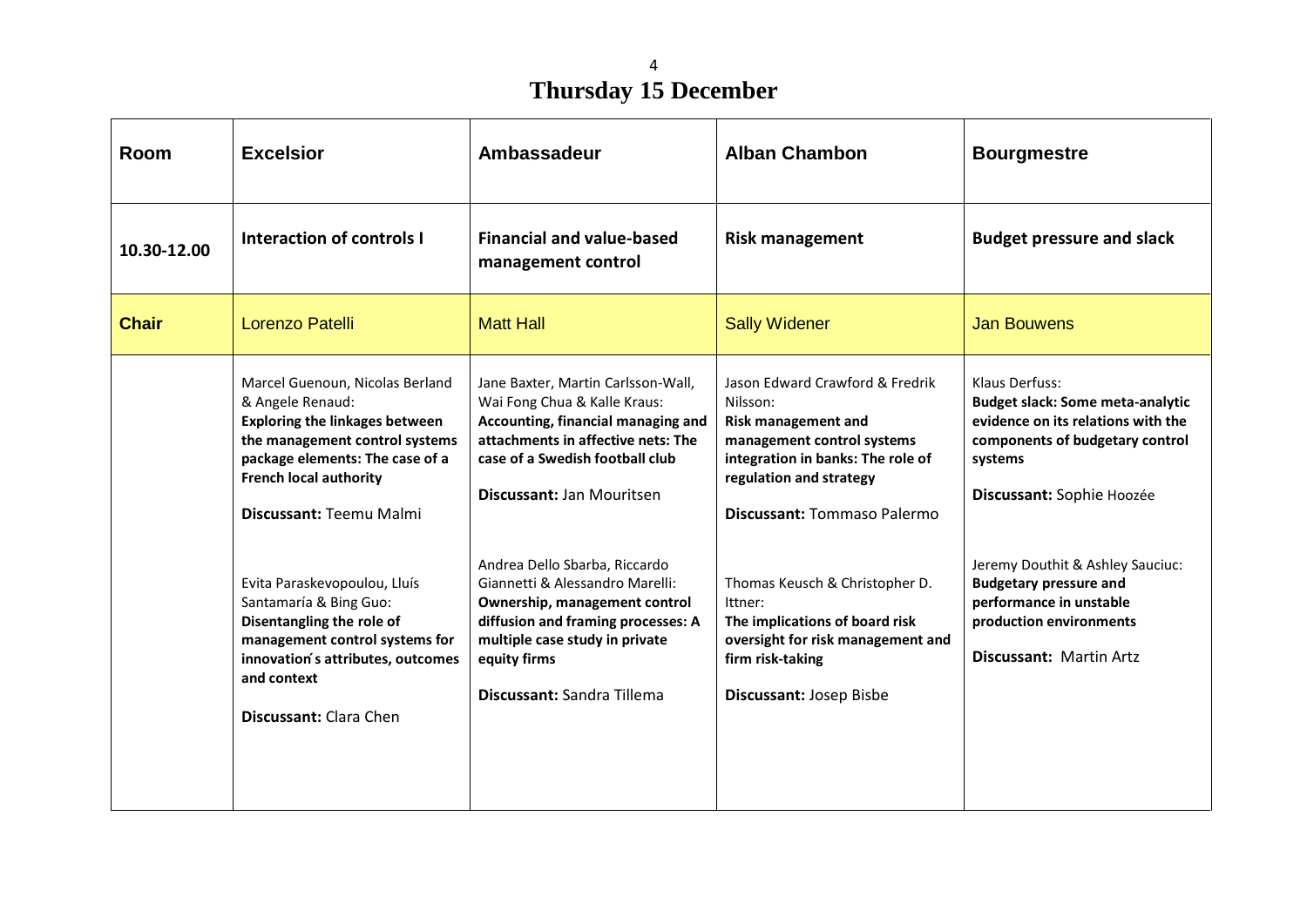| Room         | <b>Excelsior</b>                                                                                                                                                                                                                                                                                                                                                                                                                                     | Ambassadeur                                                                                                                                                                                                                                                                                                                                                                                             | <b>Alban Chambon</b>                                                                                                                                                                                                                                                                                                                                                                                 | <b>Bourgmestre</b>                                                                                                                                                                                                                                                                                                                                        |
|--------------|------------------------------------------------------------------------------------------------------------------------------------------------------------------------------------------------------------------------------------------------------------------------------------------------------------------------------------------------------------------------------------------------------------------------------------------------------|---------------------------------------------------------------------------------------------------------------------------------------------------------------------------------------------------------------------------------------------------------------------------------------------------------------------------------------------------------------------------------------------------------|------------------------------------------------------------------------------------------------------------------------------------------------------------------------------------------------------------------------------------------------------------------------------------------------------------------------------------------------------------------------------------------------------|-----------------------------------------------------------------------------------------------------------------------------------------------------------------------------------------------------------------------------------------------------------------------------------------------------------------------------------------------------------|
| 13.15-14.45  | <b>Performance measurement</b><br>and evaluation I                                                                                                                                                                                                                                                                                                                                                                                                   | <b>Coercive and enabling</b><br>controls                                                                                                                                                                                                                                                                                                                                                                | <b>Rethinking management</b><br>control                                                                                                                                                                                                                                                                                                                                                              | <b>Entrepreneurship and</b><br>innovation                                                                                                                                                                                                                                                                                                                 |
| <b>Chair</b> | <b>Frank Moers</b>                                                                                                                                                                                                                                                                                                                                                                                                                                   | <b>Martin Messner</b>                                                                                                                                                                                                                                                                                                                                                                                   | <b>Allan Hansen</b>                                                                                                                                                                                                                                                                                                                                                                                  | Utz Schäffer                                                                                                                                                                                                                                                                                                                                              |
|              | Tim Hermans, Martine Cools<br>& Alexandra Van Den Abbeele:<br><b>Subjective performance</b><br>evaluation: The role of<br>managerial discretion and<br>employer-employee<br>compensation inequality<br>Discussant: Stephan Kramer<br>Breda Sweeney, David Bedford<br>& Josep Bisbe:<br>How firms translate intended<br>ambidexterity into innovation<br>outcomes: The role of<br>performance measurement<br>systems<br>Discussant: Yannick de Harlez | Natalie Buckmaster & Jan<br>Mouritsen:<br>How managers craft enabling<br>performance measurement<br>systems in public settings<br><b>Discussant: Kalle Kraus</b><br>Marjo Väisänen, Erik Strauss,<br>Sophie Tessier & Janne Järvinen:<br>Overcoming the dualism of<br>enabling and coercive controls -<br>The role of interrelatedness and<br>perception<br>Discussant: Paula van Veen-<br><b>Dirks</b> | Carl Henning Christner & Torkel<br>Strömsten:<br>Count on us: Accounting and<br>neoliberal control in a<br>contemporary multinational<br>organisation<br><b>Discussant: Albrecht Becker</b><br>Stéphane Deschaintre & Fabien De<br>Geuser:<br>Bringing work back in management<br>control - Some theoretical<br>contributions of ergonomics to<br>management control<br>Discussant: Terhi Chakhovich | Christoph Endenich:<br>Management control systems in<br>the entrepreneurial arena -<br>Refining the new control paradigm<br>Discussant: Jan Pfister<br>Thomas Günther & Marc Janka:<br>Management control of product<br>innovation and perceived<br>environmental uncertainty:<br><b>Exploring heterogeneity of control</b><br>Discussant: Karen Sedatole |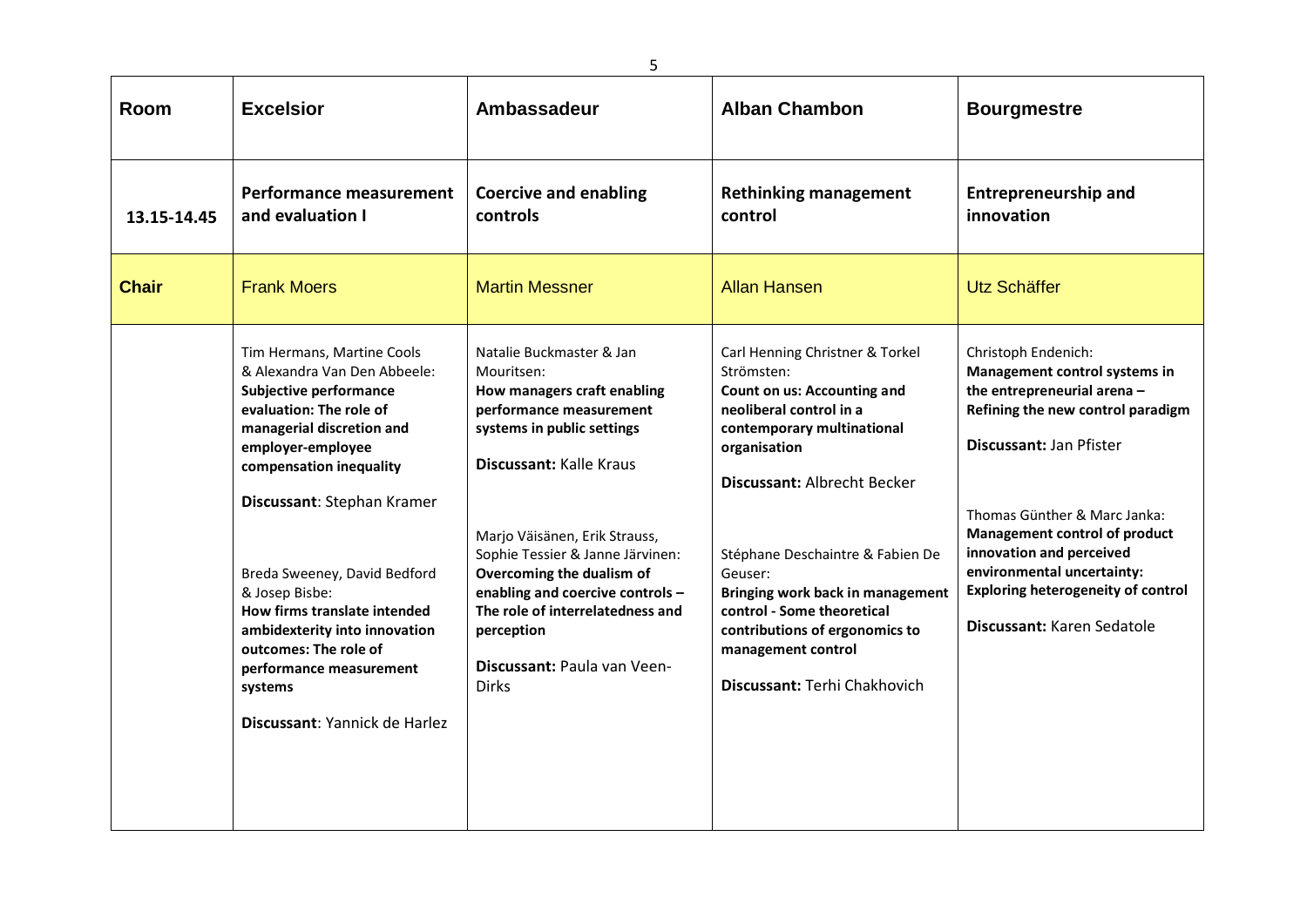| Room         | <b>Excelsior</b>                                                                                                                                                                                                                                                                                                                                                                     | Ambassadeur                                                                                                                                                                                                                                                                                                                                                                                                                                                                                                                                                                 | <b>Alban Chambon</b>                                                                                                                                                                                                                                                                                                                            | <b>Bourgmestre</b>                                                                                                                                                                                                                                                                                                                                                                                                                                            |
|--------------|--------------------------------------------------------------------------------------------------------------------------------------------------------------------------------------------------------------------------------------------------------------------------------------------------------------------------------------------------------------------------------------|-----------------------------------------------------------------------------------------------------------------------------------------------------------------------------------------------------------------------------------------------------------------------------------------------------------------------------------------------------------------------------------------------------------------------------------------------------------------------------------------------------------------------------------------------------------------------------|-------------------------------------------------------------------------------------------------------------------------------------------------------------------------------------------------------------------------------------------------------------------------------------------------------------------------------------------------|---------------------------------------------------------------------------------------------------------------------------------------------------------------------------------------------------------------------------------------------------------------------------------------------------------------------------------------------------------------------------------------------------------------------------------------------------------------|
| 15.15-16.45  | Interaction of controls II                                                                                                                                                                                                                                                                                                                                                           | Management accountants'<br>communication and influence                                                                                                                                                                                                                                                                                                                                                                                                                                                                                                                      | <b>Targets</b>                                                                                                                                                                                                                                                                                                                                  | <b>Outsourcing</b>                                                                                                                                                                                                                                                                                                                                                                                                                                            |
| <b>Chair</b> | <b>Teemu Malmi</b>                                                                                                                                                                                                                                                                                                                                                                   | Wai Fong Chua                                                                                                                                                                                                                                                                                                                                                                                                                                                                                                                                                               | <b>Clara Chen</b>                                                                                                                                                                                                                                                                                                                               | <b>Marc Wouters</b>                                                                                                                                                                                                                                                                                                                                                                                                                                           |
|              | Josep Bisbe, Anne-Marie Kruis &<br>Paola Madini:<br>Coercive, enabling, diagnostic and<br>interactive control: Unravelling<br>the puzzle of their connections<br>Discussant: Chris Chapman<br>Berend van der Kolk, Paula van<br>Veen-Dirks & Henk ter Bogt:<br>When tensions aren't dynamic:<br><b>Conflicts between management</b><br>control elements<br>Discussant: Breda Sweeney | Ralf Gebhardt, Pascal Nevries<br>& Christian Pfennig:<br>Talking to managers: Confusing or<br>stimulating? The impact of<br>manager contact frequency on<br>management accountants' role<br>conflicts, role ambiguity and<br>innovative behavior in the presence<br>of superiors' performance feedback<br>Discussant: Utz Schäffer<br>Lukas Goretzki & Simone Mack:<br>How management accountants<br>exert influence on managers - A<br>micro-level analysis of<br>management accountants'<br>influence tactics in budgetary<br>control meetings<br>Discussant: Jane Baxter | Christoph Feichter:<br>The effect of superiors' prior task<br>experience on employees' targets<br><b>Discussant: Klaus Derfuss</b><br>Peter Kroos, Jan Bouwens & Jingwen<br>Zhang:<br>Pursuing business models and<br>target setting: The interplay<br>between customized and uniform<br>targets<br><b>Discussant: Evita</b><br>Paraskevopoulou | Sinikka Moilanen, Justyna<br>Dobroszek, Lauri Lepistö & Ewelina<br>Zarzycka:<br><b>Controlling outsourced</b><br>management accounting:<br>Combining control archetypes for<br>seeking legitimacy<br>Discussant: Allan Hansen<br>Peter Skaerbaek, Kjell Tryggestad &<br>Mark Christensen:<br>The role of accounting in shaping<br>project - Program dynamics in<br>military outsourcing trials of<br>strength<br><b>Discussant: Carl Henning</b><br>Christner |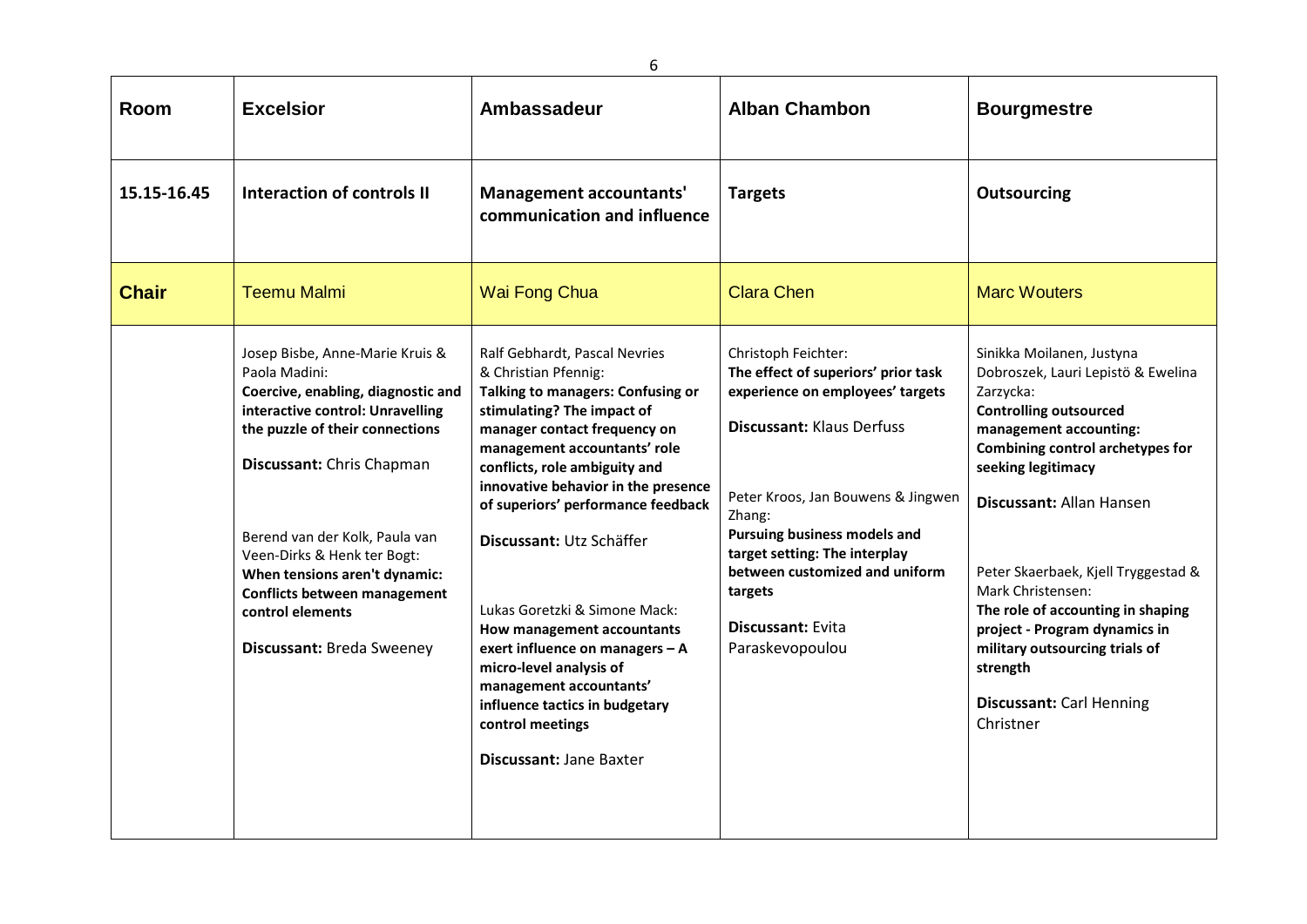# **Friday 16 December**

| Room         | <b>Excelsior</b>                                                                                                                                                                                                                                                                                                                            | <b>Ambassadeur</b>                                                                                                                                                                                                                                                                                                                                                                               | <b>Alban Chambon</b>                                                                                                                                                                                                                                                                                                                                                                                        | <b>Bourgmestre</b>                                                                                                                                                                      |
|--------------|---------------------------------------------------------------------------------------------------------------------------------------------------------------------------------------------------------------------------------------------------------------------------------------------------------------------------------------------|--------------------------------------------------------------------------------------------------------------------------------------------------------------------------------------------------------------------------------------------------------------------------------------------------------------------------------------------------------------------------------------------------|-------------------------------------------------------------------------------------------------------------------------------------------------------------------------------------------------------------------------------------------------------------------------------------------------------------------------------------------------------------------------------------------------------------|-----------------------------------------------------------------------------------------------------------------------------------------------------------------------------------------|
| 9.00-10.20   | Performance measurement<br>and evaluation II                                                                                                                                                                                                                                                                                                | <b>Benchmarking and</b><br>performance management                                                                                                                                                                                                                                                                                                                                                | <b>Performance measures</b>                                                                                                                                                                                                                                                                                                                                                                                 | <b>Management accountants as</b><br>business partners                                                                                                                                   |
| <b>Chair</b> | Wim van der Stede                                                                                                                                                                                                                                                                                                                           | <b>Norio Sawabe</b>                                                                                                                                                                                                                                                                                                                                                                              | <b>Jeremy Douthit</b>                                                                                                                                                                                                                                                                                                                                                                                       | <b>Jane Baxter</b>                                                                                                                                                                      |
|              | Stephan Kramer, Martin<br>Holzhacker, Michal Matejka<br>& Nick Hoffmeister:<br>Relative performance evaluation<br>and synergies from cooperation<br>Discussant: Alex Brüggen<br>Gabriella Wennblom:<br>The relationship between<br>diagnostic and value based<br>control and the effect on firm<br>performance<br>Discussant: Sally Widener | Allan Hansen, Ivar Friis & Támas<br>Vámosi:<br>Performance information and<br>external benchmarking: On the<br>problems of comparability in the<br>process of bringing the market<br>inside the firm<br>Discussant: Torkel Strömsten<br>Kati Stormi, Teemu Laine & Tuomas<br>Korhonen:<br>Agile methods in performance<br>management system development<br>process<br>Discussant: Thomas Günther | Bart Diernyck, Eddy Cardinaels &<br>Victor Van Pelt:<br><b>Improving performance measures</b><br>through managerial rotation<br>Discussant: Stijn Masschelein<br>Lorenzo Patelli & Dworkis Kelsey<br>Kay:<br>Do personality traits influence<br>individual performance under<br>balanced incentive systems? An<br>experimental investigation using<br>amazon mechanical turk<br>Discussant: Eddy Cardinaels | Paula van Veen-Dirks & Sandra<br>Tillema:<br>The impact of personality traits on<br>the role of management<br>accountants - A job crafting<br>perspective<br>Discussant: Lukas Goretzki |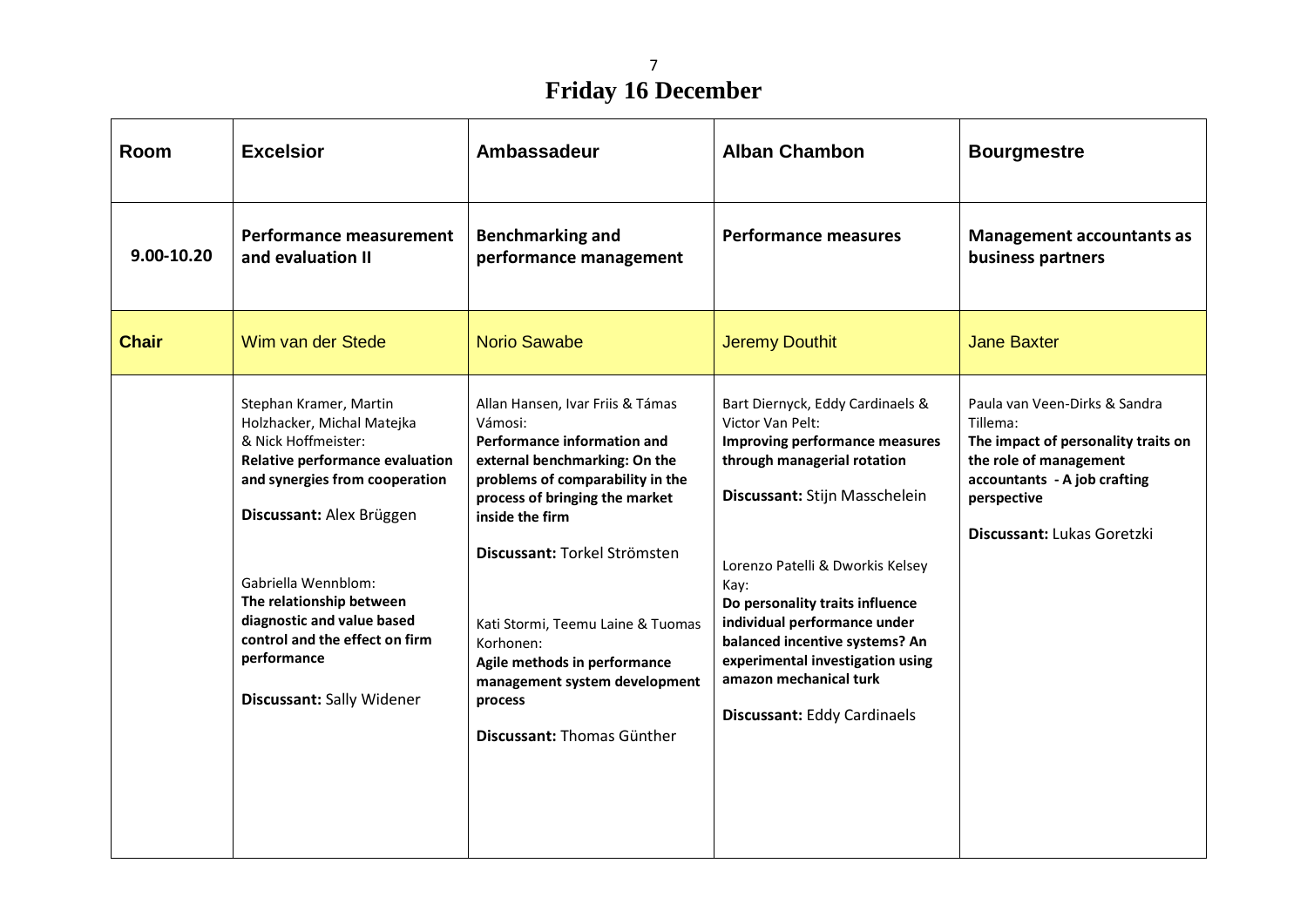| Room         | <b>Excelsior</b>                                                                                                                                                                                   | Ambassadeur                                                                                                                                                                          | <b>Alban Chambon</b>                                                                                                                                                              | <b>Bourgmestre</b>                                                                                                                                                                                                                            |
|--------------|----------------------------------------------------------------------------------------------------------------------------------------------------------------------------------------------------|--------------------------------------------------------------------------------------------------------------------------------------------------------------------------------------|-----------------------------------------------------------------------------------------------------------------------------------------------------------------------------------|-----------------------------------------------------------------------------------------------------------------------------------------------------------------------------------------------------------------------------------------------|
| 10.40-12.00  | <b>Management accounting</b><br>research and publication                                                                                                                                           | <b>Narrative communication</b>                                                                                                                                                       | Levers of control                                                                                                                                                                 | <b>Controllers' work</b>                                                                                                                                                                                                                      |
| <b>Chair</b> | Eva Labro                                                                                                                                                                                          | <b>Kalle Kraus</b>                                                                                                                                                                   | <b>Anne-Marie Kruis</b>                                                                                                                                                           | <b>Martin Carlsson-Wall</b>                                                                                                                                                                                                                   |
|              | Terje Berg & Marit Terese Balstad:<br>Influential journals in<br>management accounting - A<br>bibliometric study based on<br>citation data from web of science<br>Discussant: Wim van der Stede    | Teemu Laine, Ekaterina Nyuppieva<br>& Jouni Lyly-Yrjänäinen:<br>Visual narratives in the value chain<br>of new management accounting<br>knowledge<br><b>Discussant: Norio Sawabe</b> | Carl Deschamps:<br><b>Encouraging managerial autonomy</b><br>with control systems: A study of<br>middle managers in a large public<br>organization<br>Discussant: Peter Skaerbaek | Daniel Guessow, Sebastian Fourné<br>& Utz Schäffer:<br>How do controller roles shape<br>strategic decision-making? - The<br>importance of cognitive flexibility<br>in the controller-manager<br>interaction<br><b>Discussant: Victor Maas</b> |
|              | Kristian Mohr Røge:<br><b>Questionable research practices</b><br>(QRPS) within quantitative<br>management accounting research:<br>A meta-analysis from 2010-2015<br><b>Discussant: Frank Moers</b> | David Smith, Matthew Hall & Robert<br>H. Chenhall:<br>Questioning the numbers:<br>Epistemic authority, narrative and<br>performance evaluation<br>Discussant: Sven Modell            | Jan Greve:<br>Are levers of control always<br>complements?<br>Discussant: Isabella Grabner                                                                                        | Ricardo Malagueno, Yannick De<br>Harlez & Olaf Hoffmann:<br>Collaboration with controllers in a<br>project management setting:<br><b>Effects on project success</b><br>Discussant: Samuel Sponem                                              |